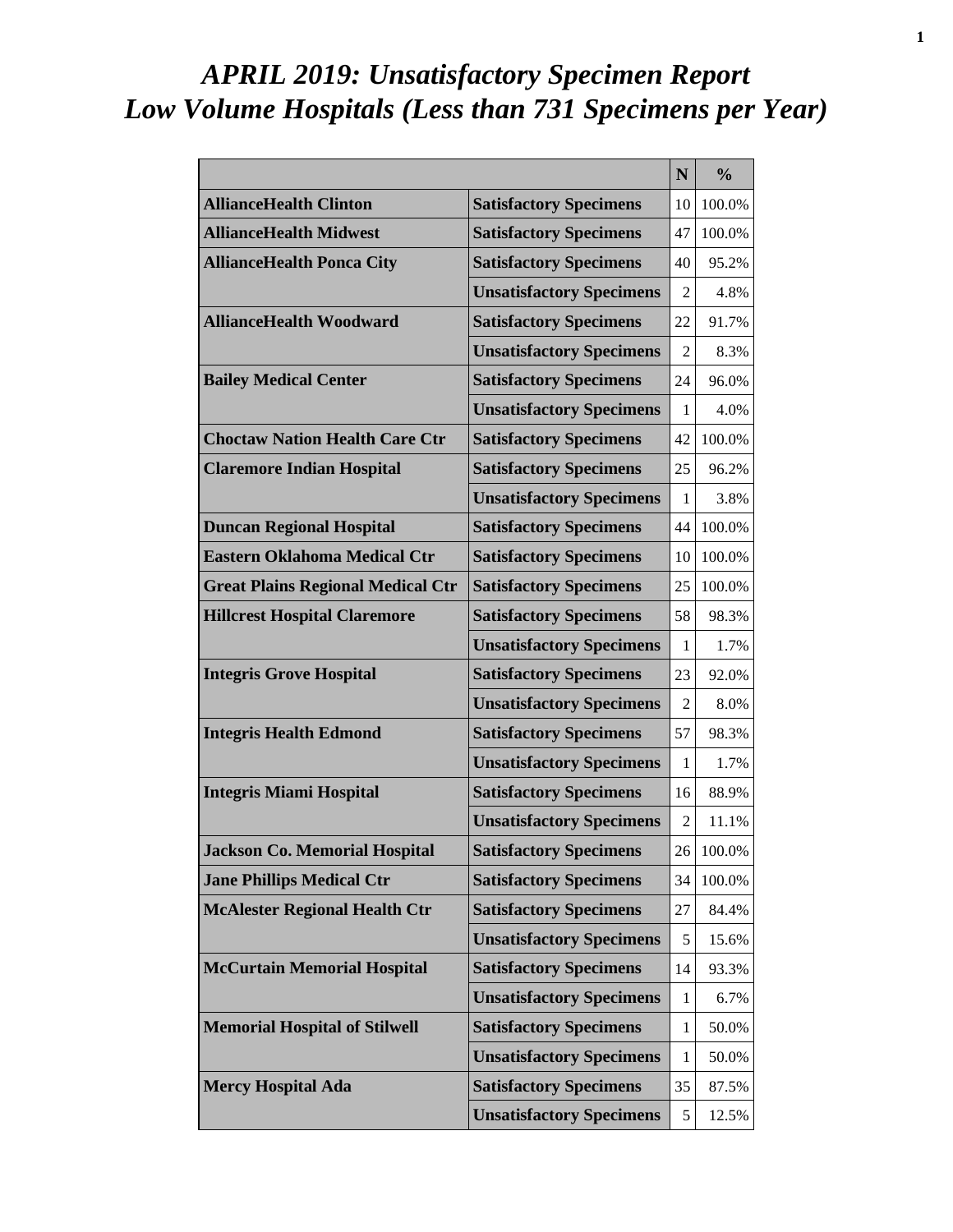# *APRIL 2019: Unsatisfactory Specimen Report Low Volume Hospitals (Less than 731 Specimens per Year)*

|                                        |                                 | N  | $\frac{0}{0}$ |
|----------------------------------------|---------------------------------|----|---------------|
| <b>Northeastern Health System</b>      | <b>Satisfactory Specimens</b>   | 14 | 93.3%         |
|                                        | <b>Unsatisfactory Specimens</b> | 1  | $6.7\%$       |
| <b>OSU Medical Center</b>              | <b>Satisfactory Specimens</b>   | 30 | 100.0%        |
| <b>Southwestern Medical Center</b>     | <b>Satisfactory Specimens</b>   | 71 | 100.0%        |
| <b>St. John Owasso</b>                 | <b>Satisfactory Specimens</b>   | 30 | 88.2%         |
|                                        | <b>Unsatisfactory Specimens</b> | 4  | 11.8%         |
| <b>St. Mary's Regional Medical Ctr</b> | <b>Satisfactory Specimens</b>   | 15 | 93.8%         |
|                                        | <b>Unsatisfactory Specimens</b> | 1  | 6.3%          |
| <b>Weatherford Regional Hospital</b>   | <b>Satisfactory Specimens</b>   | 14 | 87.5%         |
|                                        | <b>Unsatisfactory Specimens</b> | 2  | 12.5%         |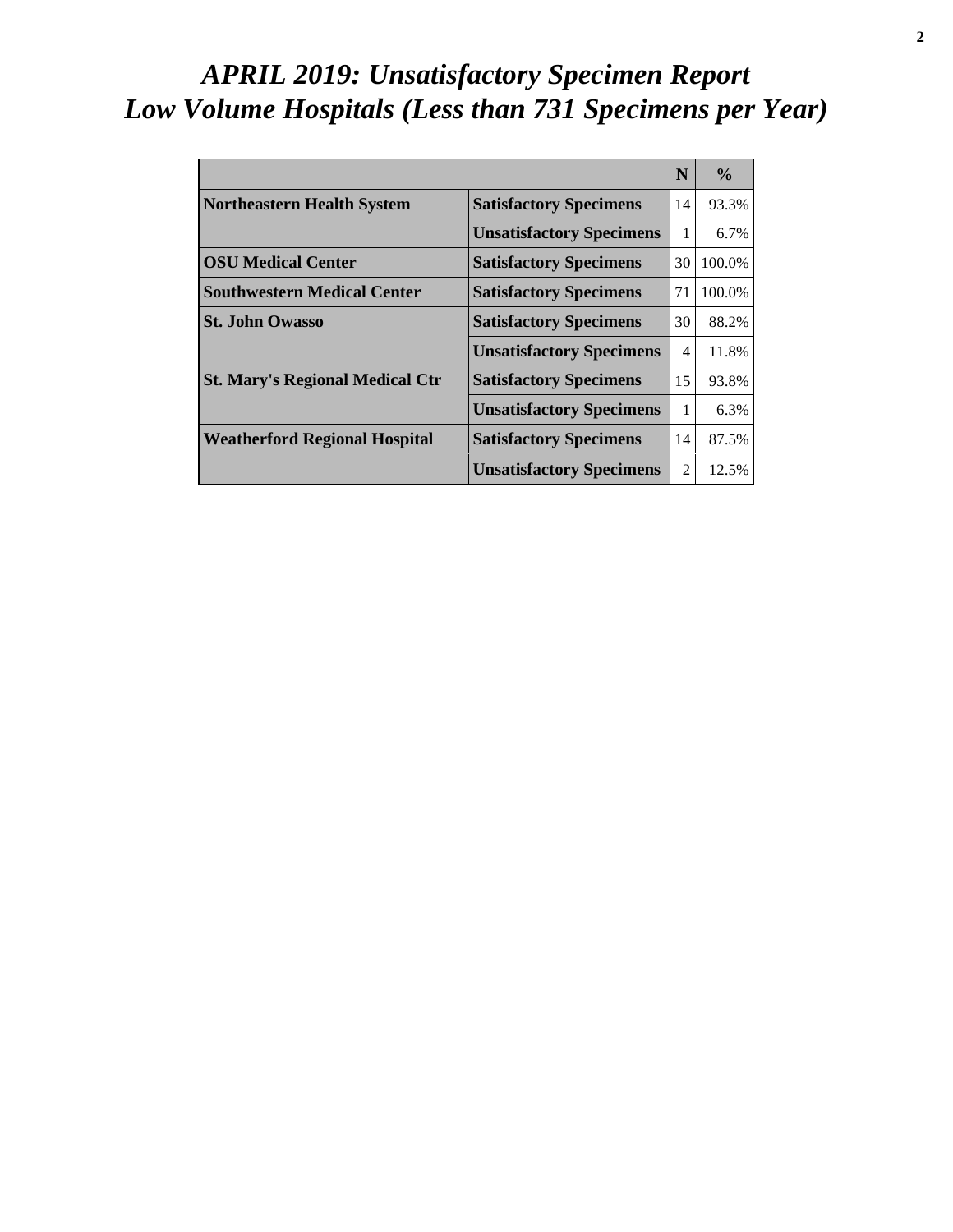#### *APRIL 2019: Unsatisfactory Specimen Report Low Volume Hospitals (Less than 731 Specimens per Year)*

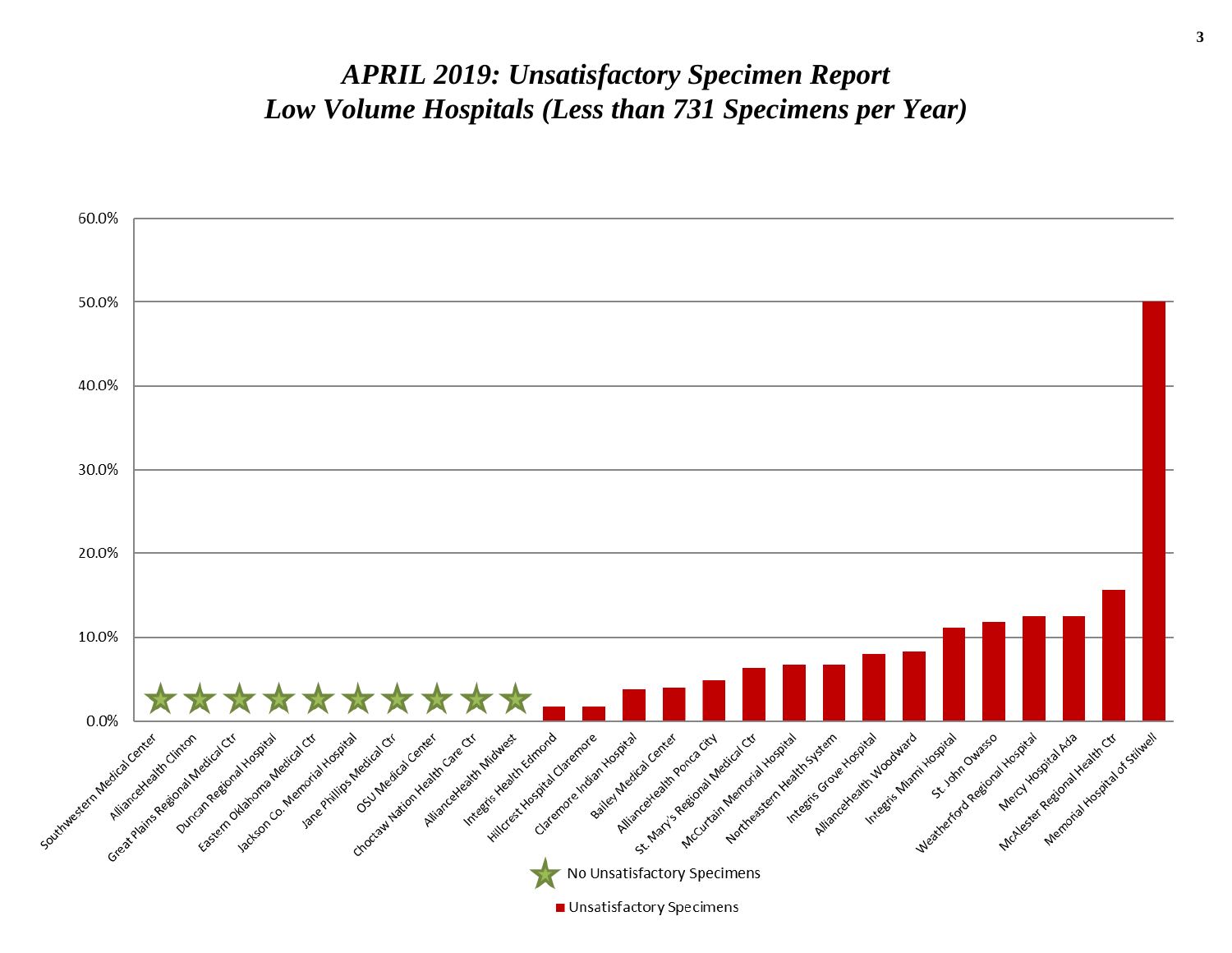# *APRIL 2019: Unsatisfactory Specimen Report Medium Volume Hospitals (731-2499 Specimens per Year)*

|                                          |                                 | ${\bf N}$      | $\frac{0}{0}$ |
|------------------------------------------|---------------------------------|----------------|---------------|
| <b>AllianceHealth Durant</b>             | <b>Satisfactory Specimens</b>   | 67             | 97.1%         |
|                                          | <b>Unsatisfactory Specimens</b> | 2              | 2.9%          |
| <b>Chickasaw Nation Medical Ctr</b>      | <b>Satisfactory Specimens</b>   | 73             | 89.0%         |
|                                          | <b>Unsatisfactory Specimens</b> | 9              | 11.0%         |
| <b>Comanche Co. Memorial Hosp</b>        | <b>Satisfactory Specimens</b>   | 88             | 82.2%         |
|                                          | <b>Unsatisfactory Specimens</b> | 19             | 17.8%         |
| <b>Hillcrest Hospital South</b>          | <b>Satisfactory Specimens</b>   | 116            | 98.3%         |
|                                          | <b>Unsatisfactory Specimens</b> | $\mathfrak{D}$ | 1.7%          |
| <b>Integris Bass Baptist Health Ctr</b>  | <b>Satisfactory Specimens</b>   | 53             | 93.0%         |
|                                          | <b>Unsatisfactory Specimens</b> | 4              | 7.0%          |
| <b>Integris Canadian Valley Hospital</b> | <b>Satisfactory Specimens</b>   | 78             | 98.7%         |
|                                          | <b>Unsatisfactory Specimens</b> | 1              | 1.3%          |
| <b>Integris Southwest Medical Ctr</b>    | <b>Satisfactory Specimens</b>   | 86             | 100.0%        |
| <b>Lakeside Women's Hospital</b>         | <b>Satisfactory Specimens</b>   | 106            | 100.0%        |
| <b>Mercy Hospital Ardmore</b>            | <b>Satisfactory Specimens</b>   | 59             | 100.0%        |
| <b>Saint Francis Hospital South</b>      | <b>Satisfactory Specimens</b>   | 63             | 98.4%         |
|                                          | <b>Unsatisfactory Specimens</b> | 1              | 1.6%          |
| <b>Saint Francis Muskogee</b>            | <b>Satisfactory Specimens</b>   | 56             | 98.2%         |
|                                          | <b>Unsatisfactory Specimens</b> | 1              | 1.8%          |
| <b>St. Anthony Hospital</b>              | <b>Satisfactory Specimens</b>   | 92             | 95.8%         |
|                                          | <b>Unsatisfactory Specimens</b> | 4              | 4.2%          |
| <b>St. Anthony Shawnee Hospital</b>      | <b>Satisfactory Specimens</b>   | 75             | 98.7%         |
|                                          | <b>Unsatisfactory Specimens</b> | 1              | 1.3%          |
| <b>Stillwater Medical Center</b>         | <b>Satisfactory Specimens</b>   | 68             | 100.0%        |
| <b>WW Hastings Indian Hospital</b>       | <b>Satisfactory Specimens</b>   | 47             | 100.0%        |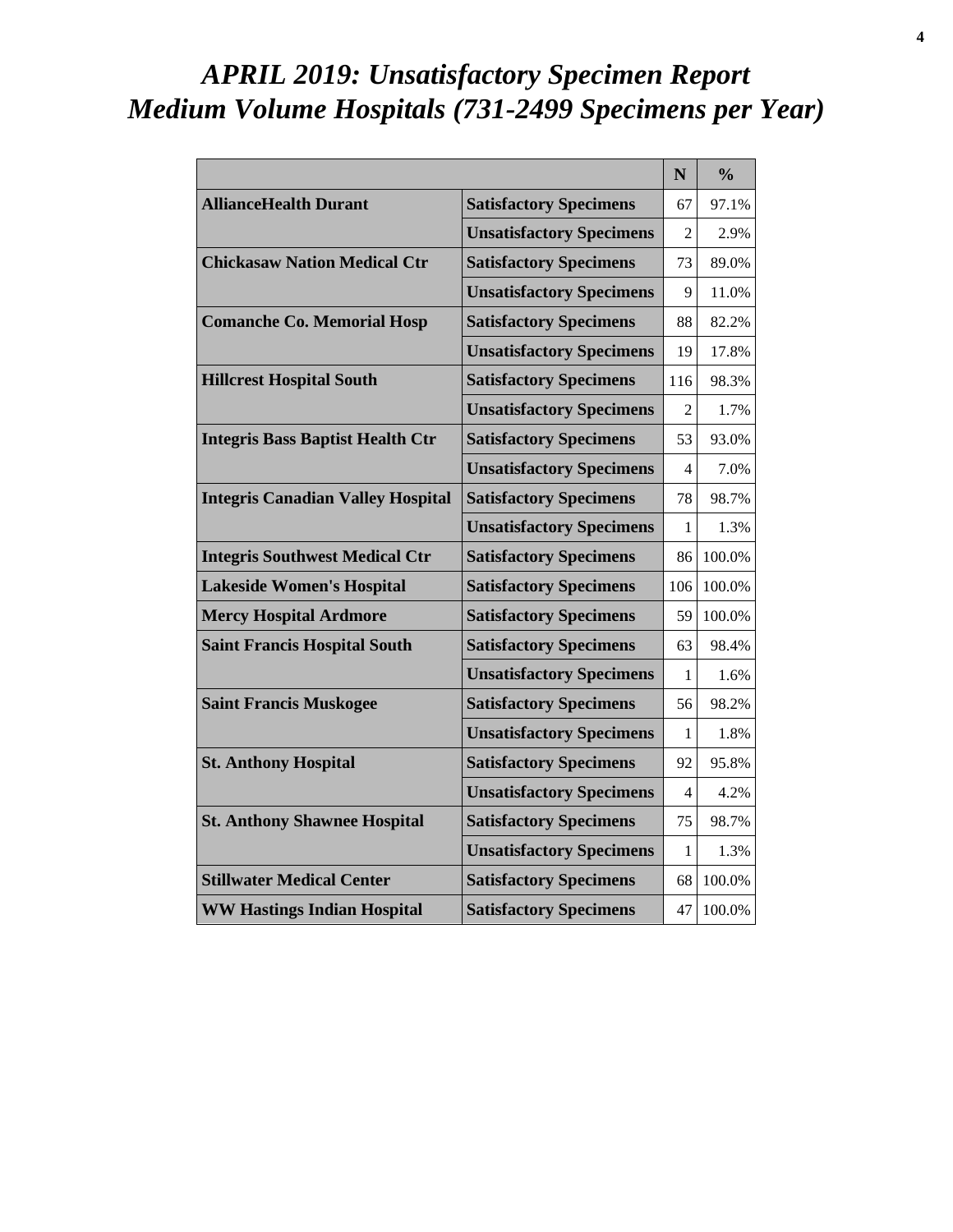#### *APRIL 2019: Unsatisfactory Specimen Report Medium Volume Hospitals (731-2499 Specimens per Year)*

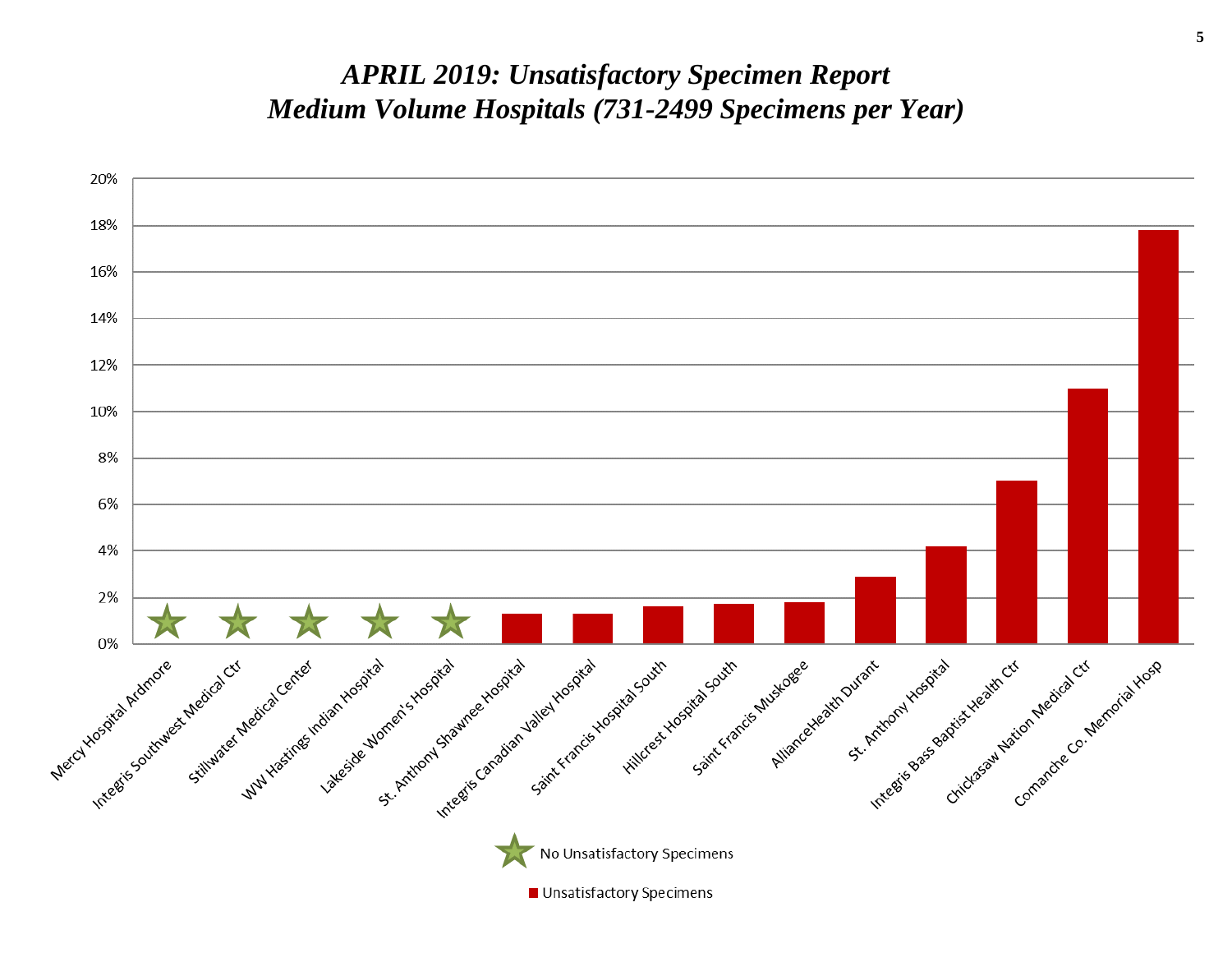# *APRIL 2019: Unsatisfactory Specimen Report High Volume Hospitals (2500 or More Specimens per Year)*

|                                          |                                 | N   | $\frac{6}{6}$ |
|------------------------------------------|---------------------------------|-----|---------------|
| <b>Children's Hosp at OU Medical Ctr</b> | <b>Satisfactory Specimens</b>   | 385 | 96.7%         |
|                                          | <b>Unsatisfactory Specimens</b> | 13  | 3.3%          |
| <b>Hillcrest Medical Center</b>          | <b>Satisfactory Specimens</b>   | 219 | 98.2%         |
|                                          | <b>Unsatisfactory Specimens</b> | 4   | 1.8%          |
| <b>Integris Baptist Medical Ctr-OKC</b>  | <b>Satisfactory Specimens</b>   | 298 | 99.7%         |
|                                          | <b>Unsatisfactory Specimens</b> | 1   | 0.3%          |
| <b>Mercy Hospital Oklahoma City</b>      | <b>Satisfactory Specimens</b>   | 343 | 97.7%         |
|                                          | <b>Unsatisfactory Specimens</b> | 8   | 2.3%          |
| <b>Norman Regional Health System</b>     | <b>Satisfactory Specimens</b>   | 202 | 98.5%         |
|                                          | <b>Unsatisfactory Specimens</b> | 3   | 1.5%          |
| <b>Saint Francis Hospital</b>            | <b>Satisfactory Specimens</b>   | 449 | 95.9%         |
|                                          | <b>Unsatisfactory Specimens</b> | 19  | 4.1%          |
| <b>St. John Medical Center</b>           | <b>Satisfactory Specimens</b>   | 220 | 98.7%         |
|                                          | <b>Unsatisfactory Specimens</b> | 3   | 1.3%          |